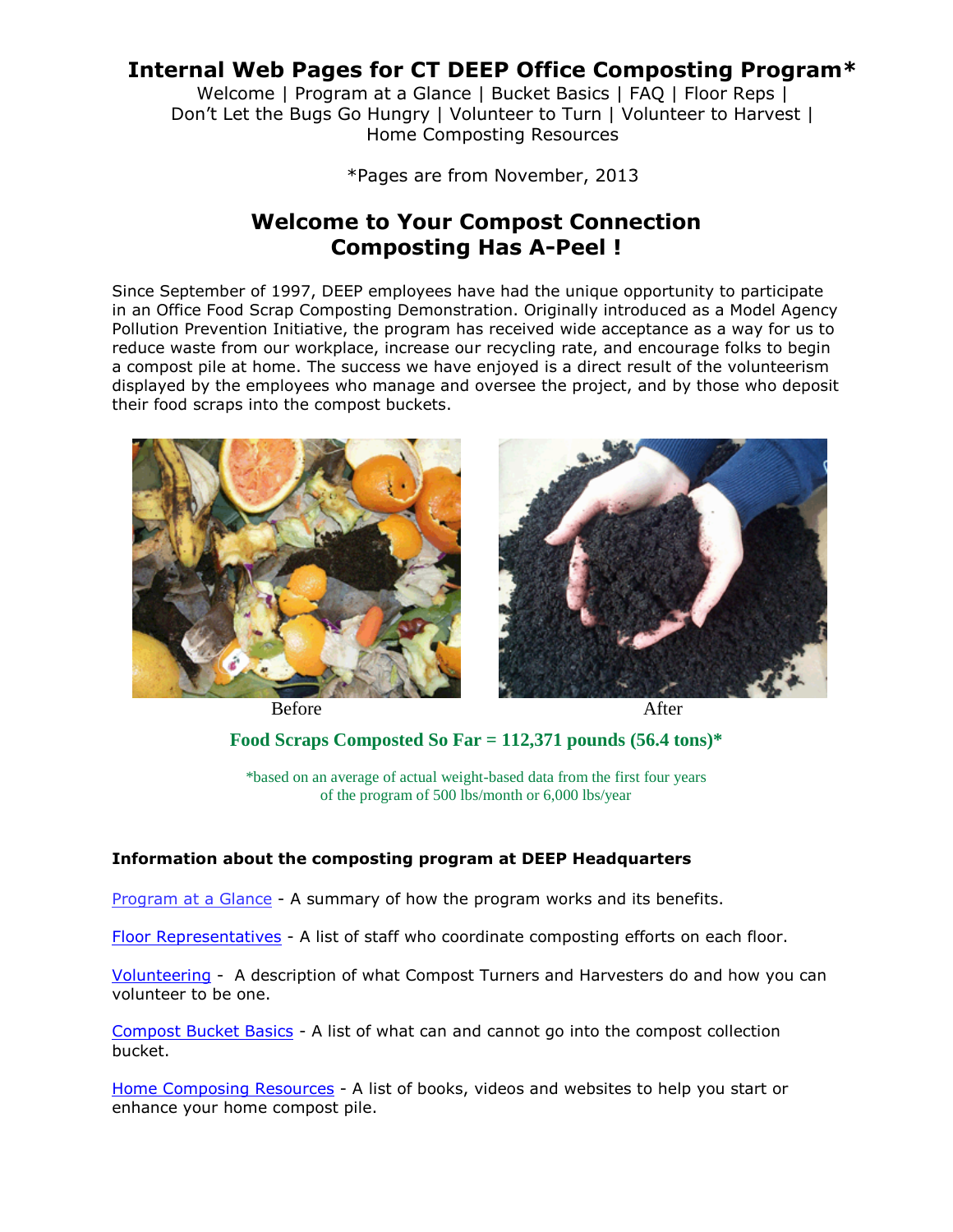# **The Program at a Glance**



The Floor Representatives are the backbone of the compost program at 79 Elm and are responsible for recruiting staff volunteers to help in the daily operation of the program. Employees have been asked to put all of their food scraps into the silver containers labeled "COMPOST" located in the break rooms. At the end of the day, the cleaning staff empties it into the compost bin in back of the building, rinses the bucket and returns it to the break room. Every morning, a "Compost Turner" operates the auger that mixes and aerates the compost inside the bin. This accelerates the

decomposition process and helps maintain optimum conditions for the microorganisms that are breaking down the organic materials.

Periodically, about every 4 - 6 months, a crew of "Compost Harvesters" removes the compost from the bin, screens it to get the lumps out, and prepares the bin for another batch. The compost is taken to our DEEP sawmill in Portland where it finishes composting over another few months. By the time it is ready to use, the compost has reduced in volume to only a small pile, about enough to fill three large trash barrels. The Parks Division identifies a state park that is installing or renovating a garden and the compost is given to them for use in their landscape beautification programs. In past years, the compost has been used in our front garden at 79 Elm, in a new butterfly garden at Dinosaur State Park, and in general garden renovation at Penwood State Park.

The benefits of composting at 79 Elm include reducing the amount of trash we send to the burn plant, increasing our recycling rate, producing a high quality compost, and creating an example of pollution prevention and recycling for employees, visitors and other building managers. So please, help turn our spoils into soil, and put your food scraps in the compost can…because a rind is a terrible thing to waste!

To learn more about the program, or to find out where you can get information about starting a compost pile at home, just select a topic in the side bar.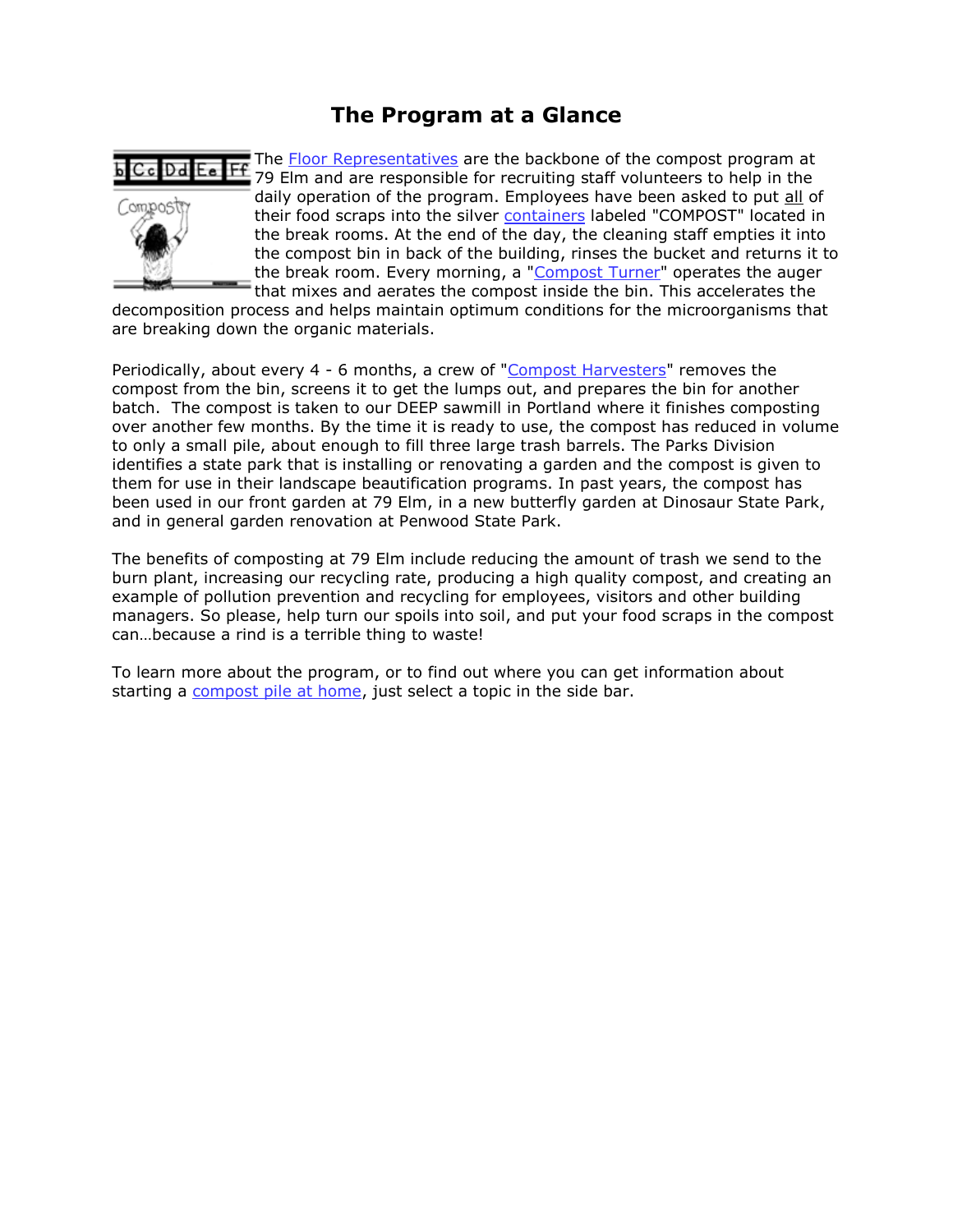# **Compost Bucket Basics: What Should Go Into the Compost Can?**

Everyone can participate in the compost program by placing their leftover food scraps from meals eaten at work into the compost collection buckets located in the break rooms. It is very important, however, that only the appropriate items go into the bucket. Because we have a special composting vessel designed to handle institutional organics, we are putting ALL of our food scraps in the collection bucket, even meat and dairy products which normally would not be appropriate in a home composting setting. In addition, certain paper items, such as coffee filters, tea bags, and brown paper towels from the break rooms are being included. **Glass, metal, and plastic should never be put in the collection bucket**. **Nor should items labeled "biodegradable" or "compostable".** These items do not decompose adequately, or at all, in our composting system and they make the compost look trashy. DEEP Volunteers eventually have to screen them out of the finished product. **When in doubt, leave it out!** 



- Any fruit or vegetable such as apple cores, banana peels & citrus rinds
- Coffee grounds and filters; tea bags, wooden coffee stirrers
- Bread, rolls, bagels & muffins with  $\bullet$ or without butter, cream cheese, mayo, etc.
- Pizza; popcorn; sandwiches, and any  $\bullet$ other food item
- Chinese, Thai; Italian and other vendor or restaurant foods
- Salad with or without dressing
- Pasta with or without sauce
- Cold cuts, meat, chicken, fish,  $\bullet$ cheese, yogurt, eggs
- Brown paper towels and napkins (from break rooms only). **NO** white towels
- Flowers, plants (Without pots and disease free. Cut vines into pieces.)



### **COMPOSTABLES NON-COMPOSTABLES**

- NO Glass  $\bullet$
- NO Metal, such as bottle tops, aluminum foil, soda cans, twist ties
- NO Plastic, such as sandwich bags,  $\bullet$ plastic wrap, styrofoam containers, plastic straws and stirrers
- NO Single serve containers, such as  $\bullet$ juice boxes and milk cartons
- NO Microwave meal trays/packaging, or take-out containers
- NO Popcorn bags, candy wrappers,  $\bullet$ snack packaging, or coffee creamers
- NO Paper or styrofoam cups
- NO Liquids  $\bullet$
- NO Newspaper, office paper,  $\bullet$ magazines, or cardboard
- NO Diseased Plants  $\bullet$
- NO White paper towels  $\bullet$
- NO Items labeled "Compostable" or  $\bullet$ "Biodegradable" (see below)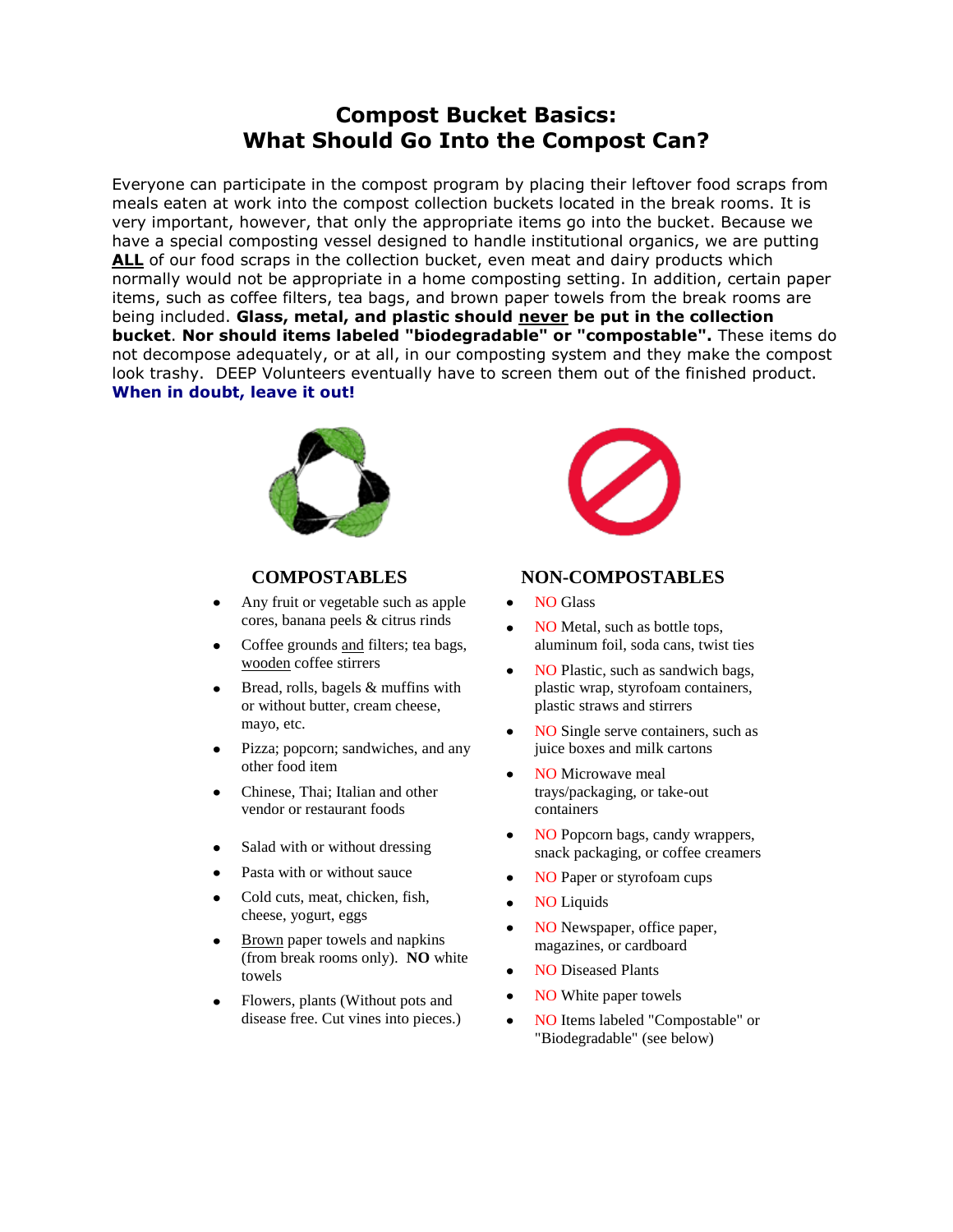### **Common Questions About Our Compost Program**

#### **Why can't we put everything into the compost can?**

The compost we make is used at our state parks, so let's keep it clean. Putting glass, metal, plastic and other **noncompostables** in the can makes the compost look trashy because they **do not decompose**, and are unacceptable for garden beds. It also causes more work for the DEEP volunteers who manage this very unique program, and who have to screen inappropriate items out of our compost. **When in doubt, leave it out!** 

#### **What about those items labeled "Compostable" or "Biodegradable"?**

Please DO NOT add items like cups, utensils, take-out containers, trays, packaging or wrappers that are labeled "Compostable" or "Biodegradable". Although they may eventually degrade in a *commercial* composting facility, **they will not break-down adequately or rapidly enough in our batch-style composting system.** In addition, there is a lot of "greenwashing" throughout the packaging industry making claims about degradability that may not be true. And finally, the plastic film (bags) that carry these claims will get tangled in the mechanical parts that turn our compost.

#### **Can we really put ALL our food waste in the compost can?**

Yes. Because we have a special composting vessel designed to handle institutional organics, we are putting ALL of our food scraps in the collection bucket, even meat and dairy products which normally would not be appropriate in a home composting setting. In addition, certain paper items, such as coffee filters, tea bags, and brown paper towels from the break rooms are being included.

#### **What about plants?**

Plants must be disease-free and without pots. Please cut big or viney plants like ivy or philodendron into 8" pieces or smaller to prevent them from wrapping around the compost vessel auger.

#### **Why can't we put white paper towels in the compost?**

White paper towels and napkins don't seem to decompose as well as brown towels and affects the quality of the compost. White paper is bleached during the paper-making process and may contain residue that we don't want in our compost. Please cut brown paper towels into 18" pieces or smaller.

### **More Questions? Please call K.C. Alexander at x-3239.**

**Find additional information on InSide DEEP under Quick Links/Compost Connection**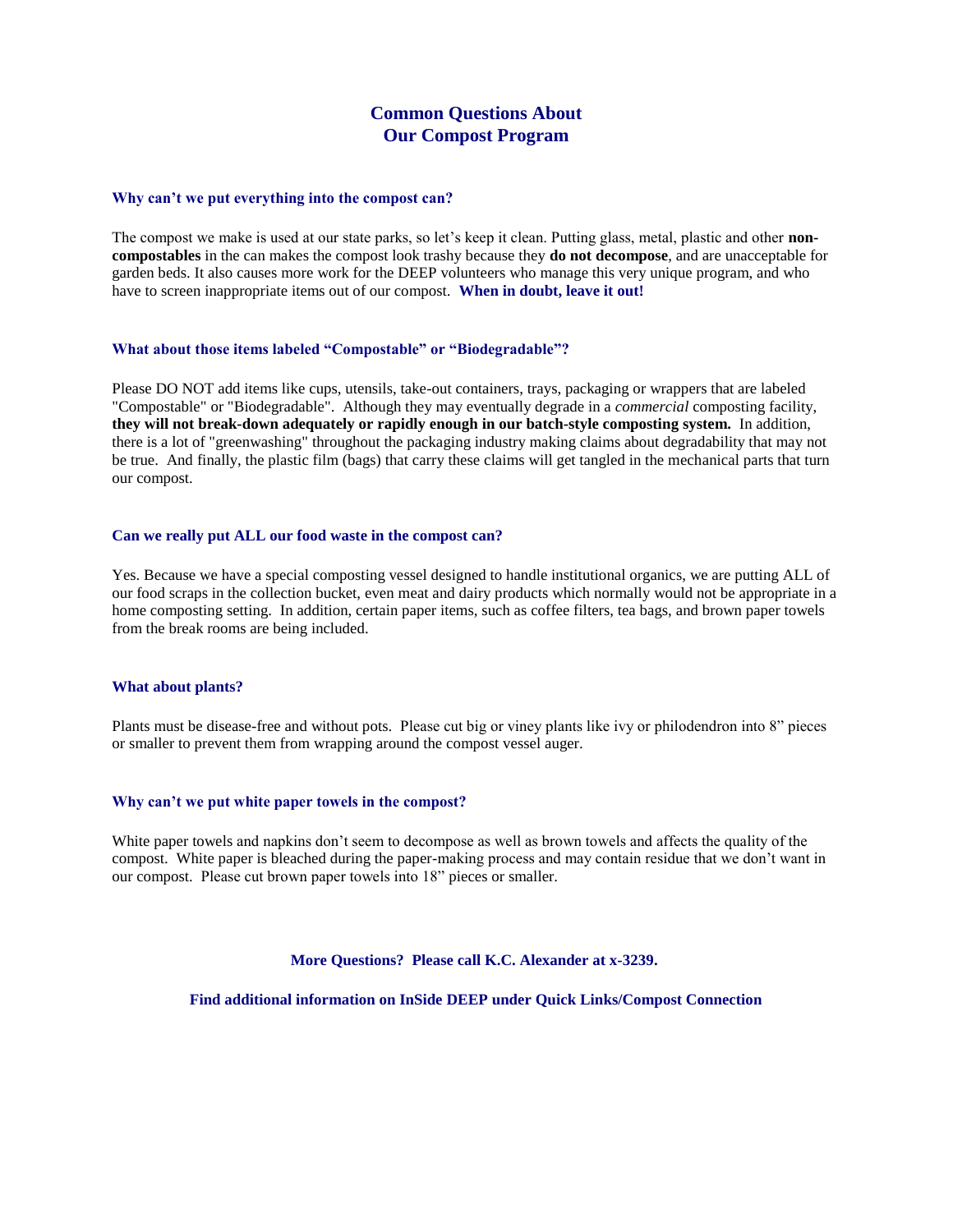# **Floor Representatives**

Floor Reps are the backbone of the program and are responsible for being the go-to persons for compost related questions, comments or concerns on their respective floors. So, please give them a call and volunteer to be a Compost Turner! Many hands make for light work.

| <b>Floor</b> | <b>Representative</b> | <b>Bureau/Division</b>        | <b>Phone</b> |
|--------------|-----------------------|-------------------------------|--------------|
| <b>Store</b> | Vacant*               |                               |              |
| First        | Vacant*               |                               |              |
| Second       | Jim Creighton         | Water/WPED                    | X-3681       |
| Third        | Pete<br>Spangenberg   | <b>Water/Inland Resources</b> | X-3870       |
| Fourth       | K.C. Alexander        | Waste/Recycling               | X-3239       |
| Fifth        | Vacant*               |                               |              |
| Sixth        | Vacant*               |                               |              |

\* The Store, first, fifth, and sixth floors do not have a coordinator at this time. Anyone wishing to volunteer please contact the Program Coordinator, K.C. Alexander, at x-3239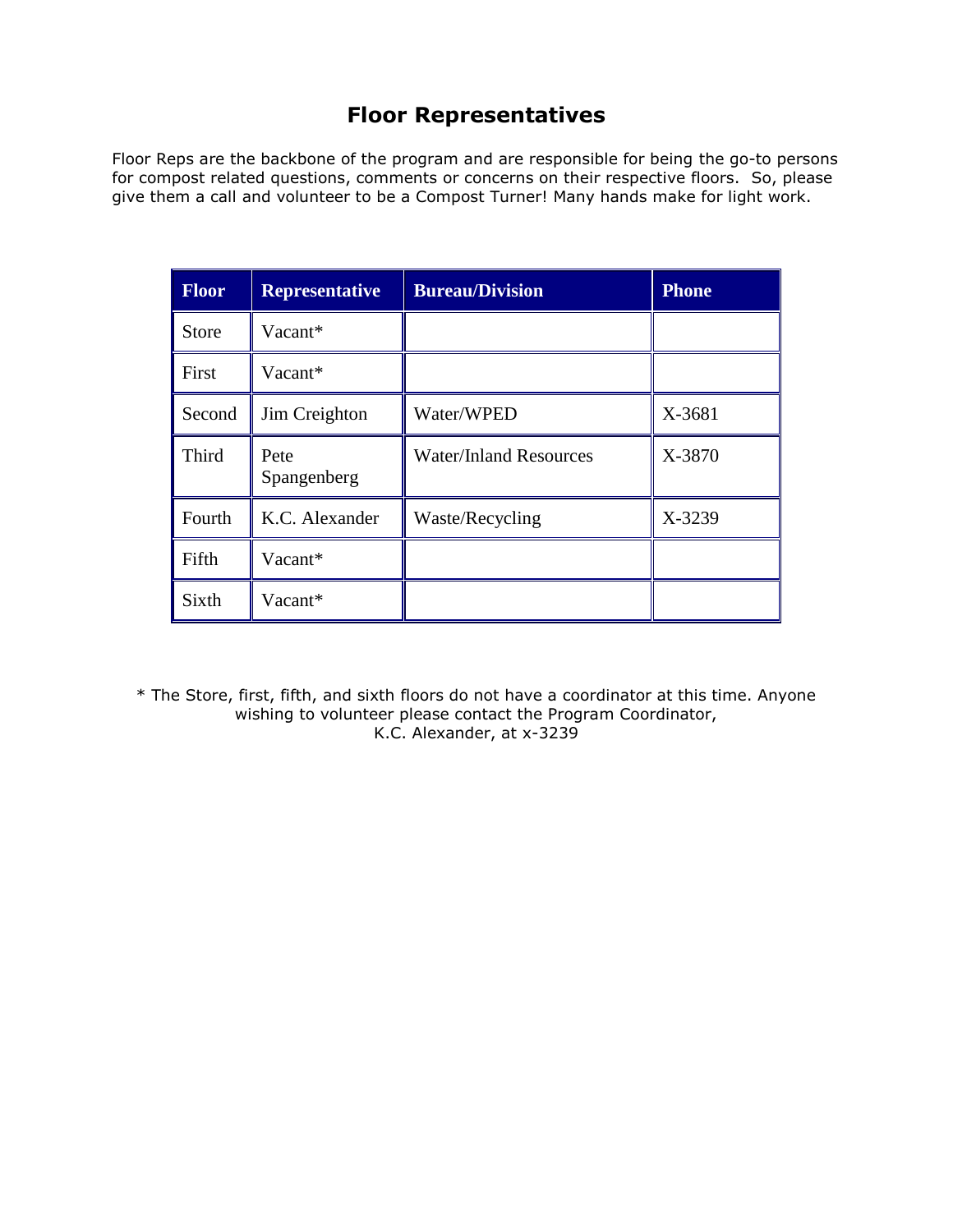# **Don't Let a Bug Go Hungry…Volunteer!**

We need more volunteers to help keep our compost bugs happy and healthy! Here are a few ways that you can participate:

- **Put all your food scraps into the Compost Collection Bucket**  $\bullet$
- **Volunteer to become a Compost Turner**
- **Volunteer to become a Compost Harvester**

"Hey Wyatt, have you eaten supper yet?"





"Yup, that nice cleaning person just dropped a whole bucket of food scraps over there by the loading hatch."

> "Food is great, but will someone please open the window? I need some air."





"Don't worry, tomorrow morning a DEEP volunteer will come down and give us a turn."

> "Ya know, some day those volunteers will empty this composter and we'll get to live at one of Connecticut's beautiful state parks. Until then, I hope they take good care of us."

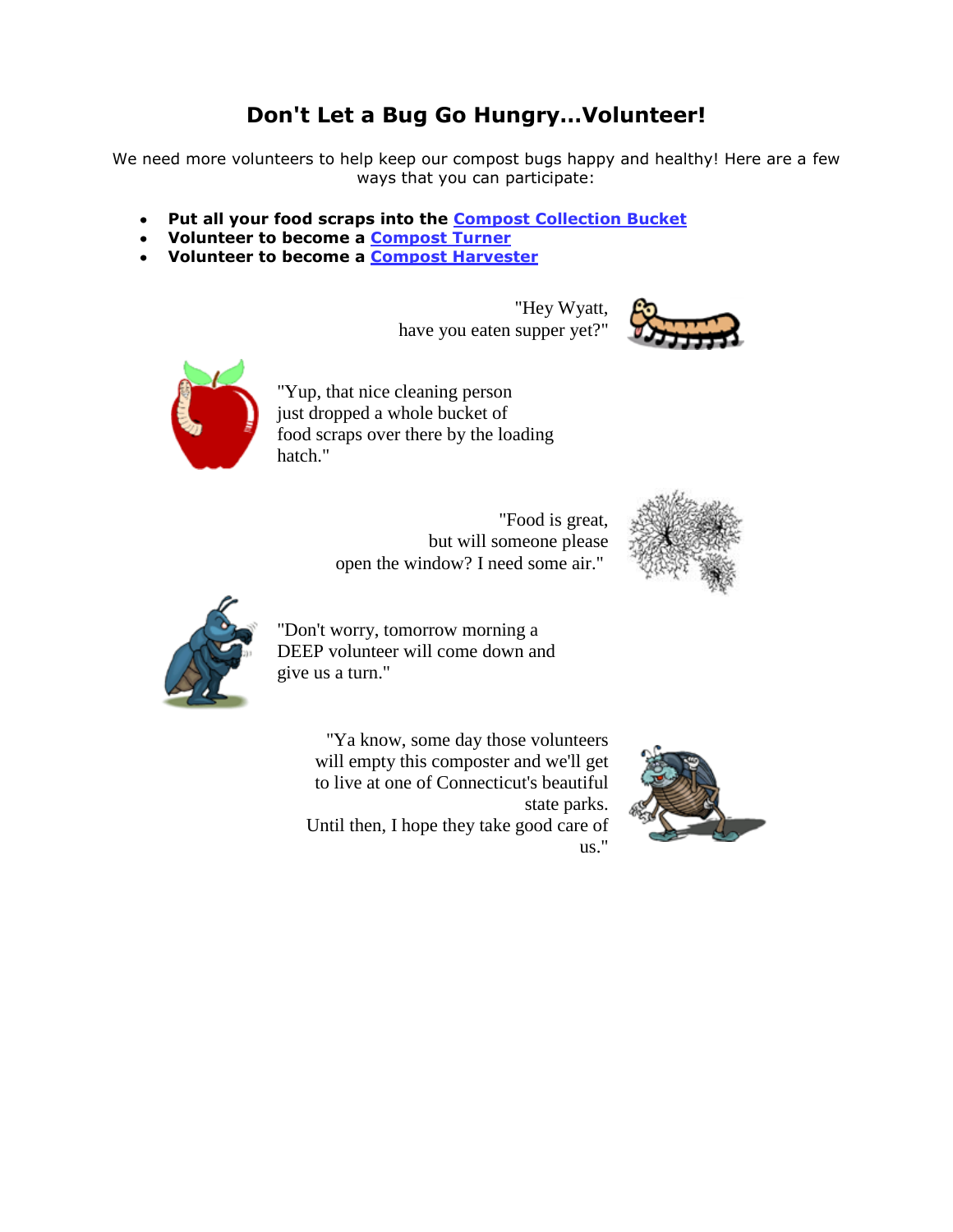# **Volunteer to be a Compost Turner!**



Our compost gets turned on a daily basis in order to incorporate the previous day's additions and to provide oxygen to the microbes that are breaking down the organics. A motorized auger that digs into the compost and mixes everything together does most of the work. The Compost Turner supplies the elbow grease that moves the auger and lid around the circumference of the compost bin, twice. It is not difficult to turn, as a pole in the center of the bin supports the motor and lid. The Compost Turner is also responsible for

checking the drain valves and making one last effort to pull out plastics and other uncompostable items from the bin with a pair of large tongs.

Each Compost Turner signs up to perform these tasks for one week at a time, turning every day for the whole week. At the end of the week, he/she passes the power cord on to the next person on the list, and so on. There are plenty of volunteers to fill in if someone can't turn each day during their week. To date, we have 18 dedicated Compost Turners, which means they each turn for one week about every five months. Each turning takes approximately 15 minutes and does not have to be done during breaks.

To sign up to be a Compost Turner, clear it with your supervisor and then contact K.C. Alexander at X-3239. We'll get you trained and you can begin to do the earth a good turn!



Earth Tub composter behind 79 Elm St. Turning the compost



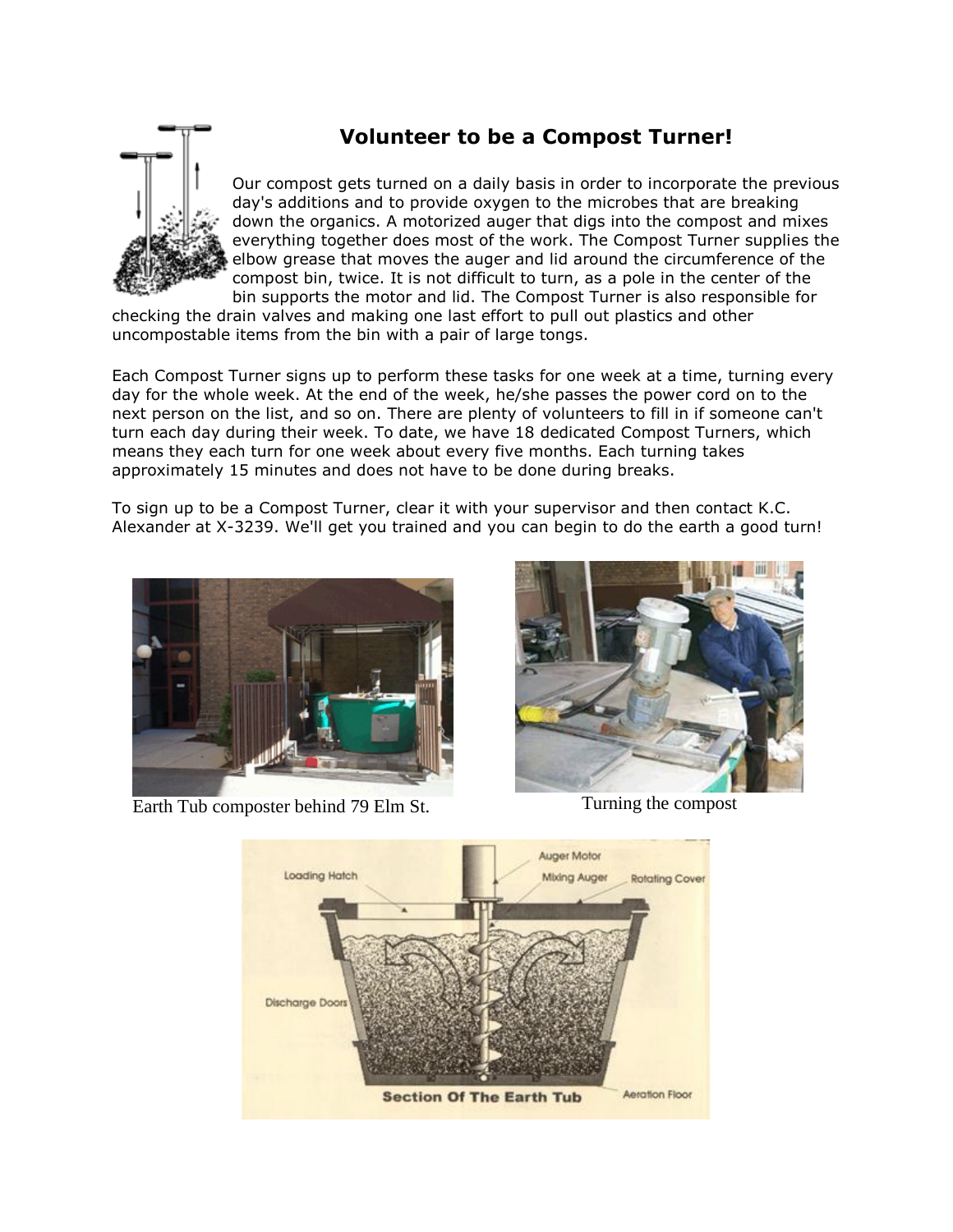# **Volunteer to be a Compost Harvester!**



Harvesting our compost is a rewarding and satisfying event to experience. It represents the culmination of the effort and dedication on the part of everyone who participates in the program. About every 4 - 6 months, a handful of Compost Harvesters gather out back to empty the compost bin. Using rakes, shovels and wheelbarrows, they transport the compost to a flatbed truck waiting at the end of the loading dock. They then screen the compost, measure the volume and record the weight. After that, they hose-down the bin, make any repairs, perform general maintenance, and

fill it back up with clean wood shavings in preparation for the next batch. It's not easy work, and you can get a little dirty, but it is very rewarding. Most Harvesters bring a change of clothes or coveralls and a pair of work gloves. The whole process takes about two hours and usually is scheduled for 9 am to 11 am on a Monday or Tuesday morning. To volunteer to be a Compost Harvester, clear it with your supervisor and then contact K.C. Alexander at x3239. Your name will be put on a call-back list and you will be notified a few weeks before the next scheduled harvest.



Pulling compost out of the composter Screening compost







Cleaning inside of composter Emptying bags of wood shavings into composter



Compost piles curing in Portland Compost used in butterfly garden at



Dinosaur State Park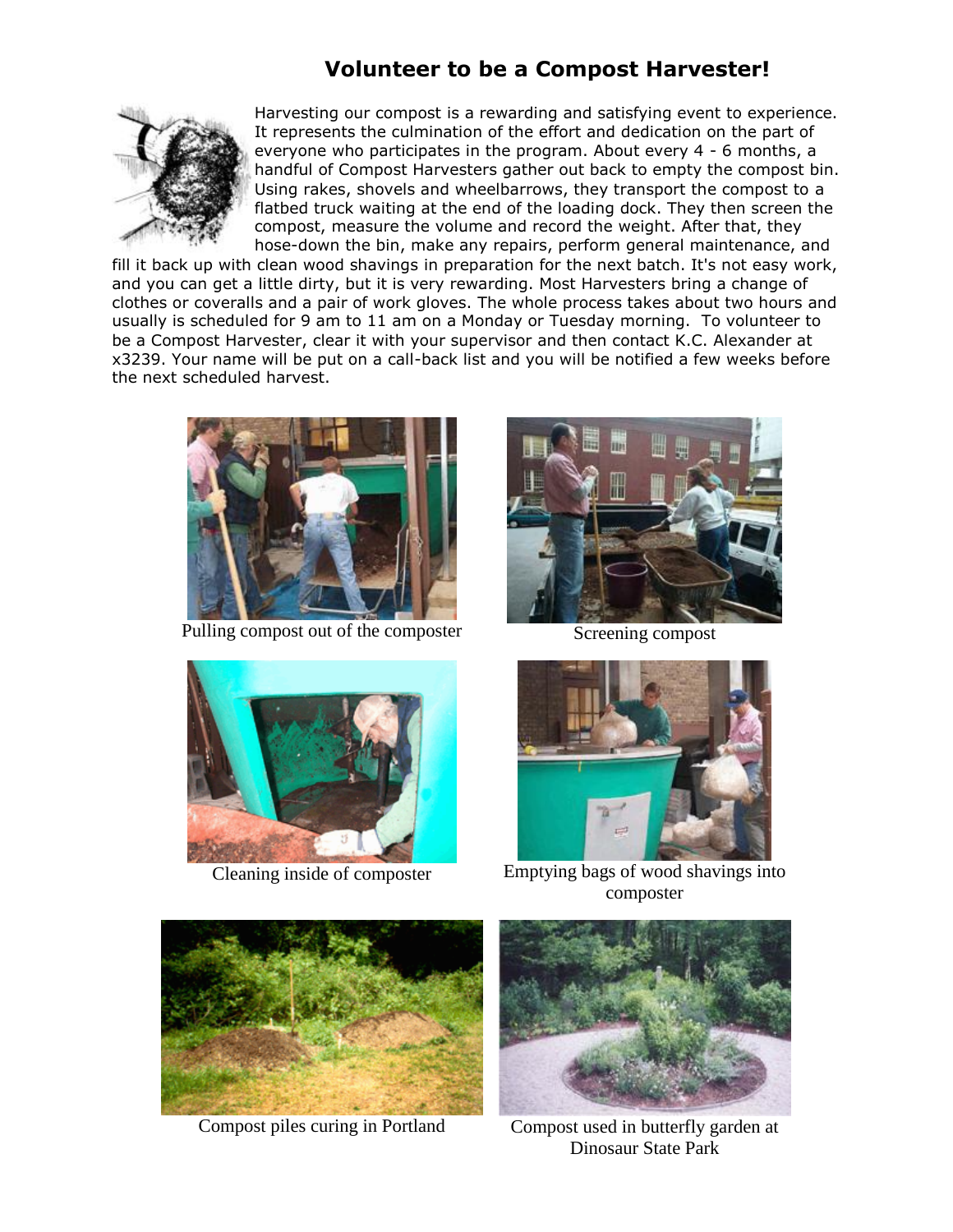# **Want More Information About How You Can Begin to Compost at Home?**



There are a tremendous number of resources on home composting books, videos, the Internet. The DEEP Recycling Program has a brochure, fact sheet, and a how-to video, "Compost...Turning Your Spoils to Soil" available for free download on our website. For those of you who have no space outside to compost, you may want to try composting indoors with red wiggler worms also referred to as "vermicomposting". The Recycling Program has information on this topic as well. For more information, please contact K.C. Alexander at X-3239.

Here is list of our favorite composting resources to help get you started.

### **Books**

*"Easy Composting - Environmentally Friendly Gardening"* 1992. Ortho Books. 96 pages, many color photographs and excellent presentation. About \$9.00, found in gardening centers and home improvement centers where other Ortho Books are sold.

*"Composting to Reduce the Waste Stream - A Guide to Small Scale Food and Yard Waste Composting"* 1991. Northeast Regional Agricultural Engineering Service. 44 pages, black & white print, simple explanations and many diagrams. \$6.00. Available through NRAES, 152 Riley Robb Hall, Cooperative Extension, Ithaca, NY 14853-5701 (607) 255- 7654.

*"The Real Dirt - The Complete Guide to Backyard, Balcony and Apartment Composting"* 1992. Mark Cullen, Lorraine Johnson. Penguin Books. 172 pages, practical how-to advice, activities for children, bin plans, FAQ's, etc. About \$15.00 in bookstores.

*"Worms Eat My Garbage"* .. Mary Appelhof. Flowerfield Enterprises/Flower Press. Newly revised and updated, this new edition gives even more information on how to set up and maintain a worm composting system than the popular first edition. This book is useful for the home vermicomposter. It tells how to meet the needs of worms, what kinds of foods you can feed your worms, harvesting worms and castings, making potting soil from the vermicompost, and growing healthy plants from recycled food wastes. \$12.95 in bookstores or direct from the authors website at www.wormwoman.com

### **Videos**

The Recycling Program has a copy of these videos in their library and staff may borrow them for up to one week. Contact K.C. Alexander at X-3239.

*"Home Composting - Turning Your Spoils to Soil"* CT DEEP. 17 minutes. A basic how-to video that teaches you what makes compost happen, what items you should and shouldn't compost, how to build your own compost bin, the "recipe" for great compost, and how to use your compost. May be borrowed from main branch CT libraries, DEEP Recycling Program, [downloaded](http://www.ct.gov/deep/cwp/view.asp?a=2718&q=399598&deepNav_GID=1645) from the Internet, or purchased from the DEEP Store for \$8.00

*"Compost - Truth or Consequences"* The Cornell Waste Management Institute. 15 minutes. Designed for people who would like to take the mystery out of home composting. The information is presented in an informal, entertaining way to make learning about composting fun. [Available](http://compost.css.cornell.edu/TorC.html) as a free download or from the Cornell University Press Services, P.O. Box 6525, Ithaca, NY 14850-6525 Phone: (800) 666-2211.